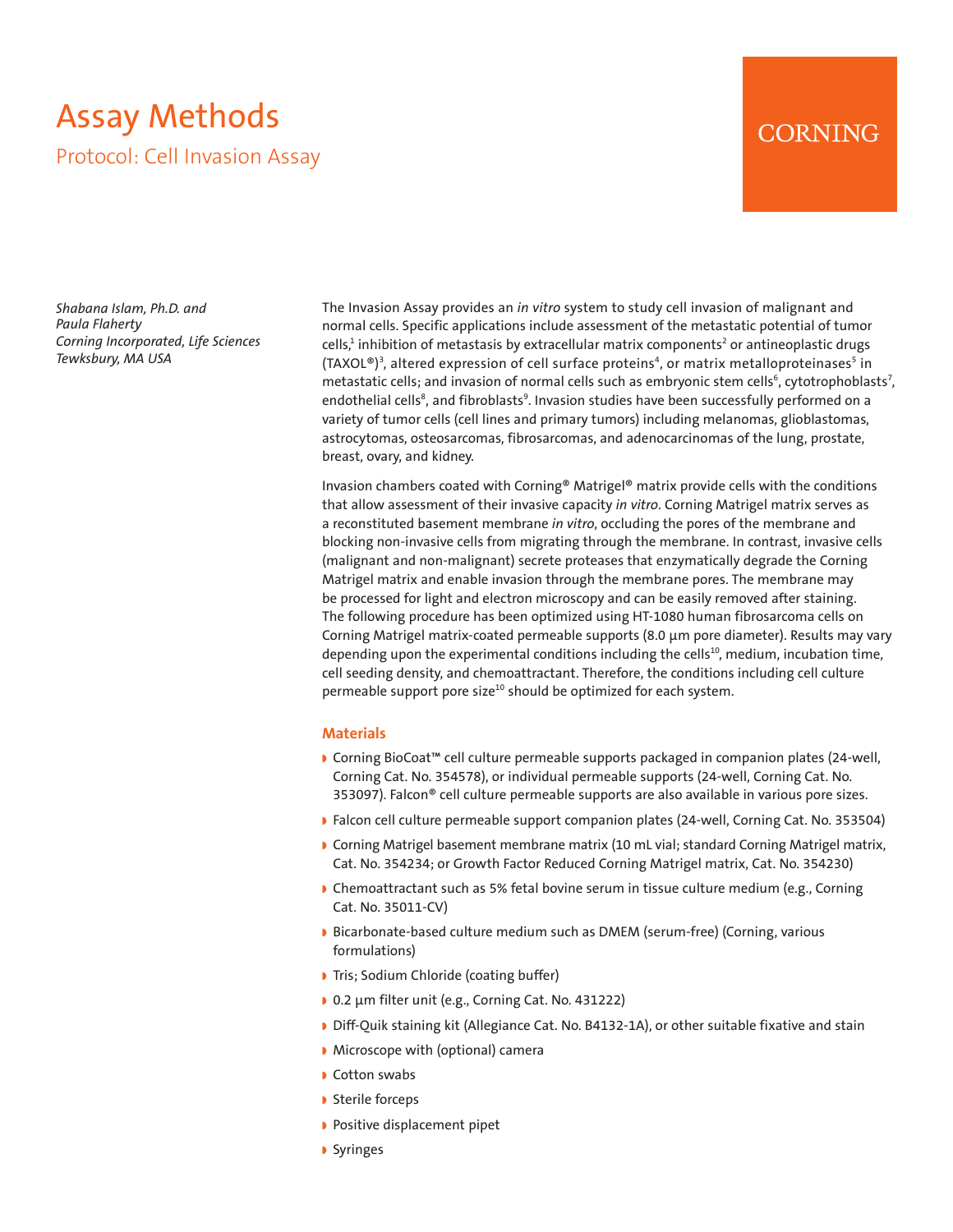# **Procedure**

# **1.0 Coating Protocol**

NOTE: The following steps must be performed using aseptic technique. Corning® Matrigel® matrix should be reconstituted, aliquotted, and stored as recommended in the product specification sheet. The concentration of Matrigel matrix is lot specific and found on the Certificate of Analysis. Matrigel matrix and the coating buffer must be kept ice-cold during the entire procedure.

- 1.1 Prepare coating buffer: 0.01M Tris (pH 8.0), 0.7% NaCl. Filter using a 0.2 µm sterile filter unit.
- 1.2 Thaw Matrigel matrix aliquot on ice at 4°C. Once thawed, swirl vial to ensure that material is evenly dispersed. Keep product on ice and handle using sterile technique.

NOTE: Allow the coating buffer to cool for two hours in an ice bath in a cold room, or refrigerator. Any pipets, syringes, or containers that will come in contact with Matrigel matrix must be chilled prior to use. Syringes and pipets can safely be placed on ice if placed within a plastic bag.

1.3 Prepare coating solution: Mix Matrigel matrix (final concentration of 200 to 300 µg/ mL) with coating buffer in a final volume of 2.0 mL. Thoroughly mix the coating solution containing Matrigel matrix by gently swirling, and then place the tube on ice.

NOTE: This quantity of Matrigel matrix in the coating solution should be sufficient to coat twelve 24-well individual permeable supports. Scale accordingly for the number of permeable supports needed for the experiment. For each new syringe, fill halfway with Matrigel matrix, expel, and then fill completely to coat. If using a positive displacement pipet, a larger volume of Matrigel matrix will be needed to prevent or minimize bubble formation.

# *Permeable Support Coating (Invasion Chambers)*

- 1.4 Under the hood, remove the lid from a 24-well permeable support plate (Corning Cat. No. 354578; or unwrap individual permeable supports (Corning Cat. No. 353097) and use sterile forceps to transfer the required number of permeable supports into the wells of a Falcon® TC compananion plate (Corning Cat. No. 353504).
- 1.5 Use a sterile syringe or pipet to carefully add 0.1 mL of the diluted Matrigel matrix coating solution to each permeable support. Minimize contact of the Matrigel matrix with the side walls of the permeable support. Repeat coating process with the remaining permeable supports.
- 1.6 Incubate plates with the coated permeable supports (invasion chambers) at 37°C for 2 hours. Carefully remove the remaining liquid (coating buffer) from the permeable support membrane without disturbing the layer of Matrigel matrix on the membrane just before use. The coated invasion chambers are now ready for use. Do not let the Matrigel matrix layer dry out.

# **2.0 Invasion Protocol**

- 2.1 Prepare an equal number of control (uncoated) permeable supports by using sterile forceps to transfer the permeable supports into empty wells of a Falcon TC compananion plate.
- 2.2 To prepare cells for the invasion assay, culture the cells according to your requirements (e.g., media, serum concentration, confluency). For HT-1080, we recommend culturing to ~70 to 80% confluency prior to sub-culturing into the invasion chamber.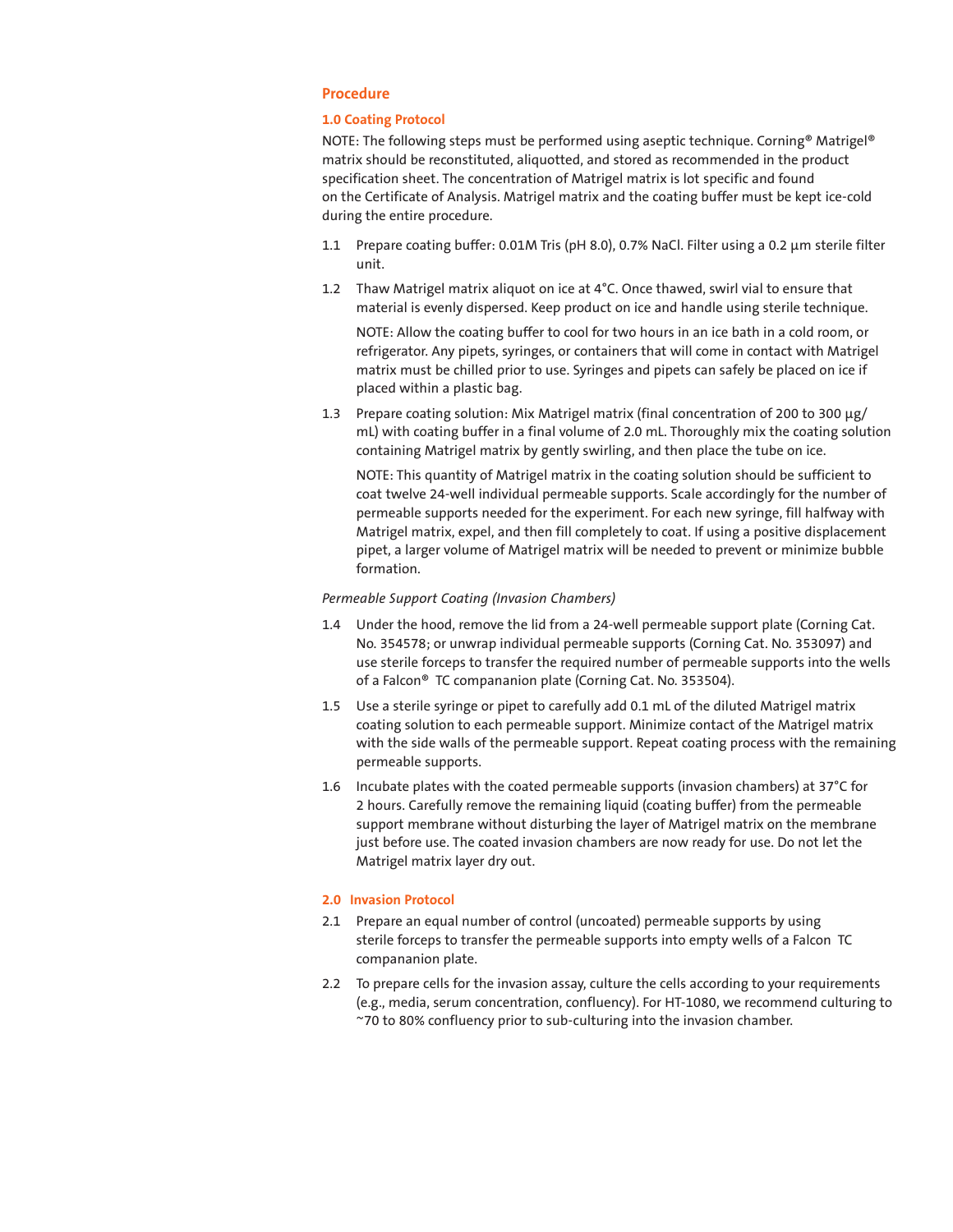2.3 Prepare cell suspensions in culture medium containing  $5 \times 10^4$  cells/mL for the 24-well invasion chambers.

NOTE: To determine the optimal seeding density for your cell type on a porous membrane growth surface, use a range (cells/cm<sup>2</sup>) that brackets the typical seeding density used on nonporous surfaces (i.e., flasks, dishes, and plates). For example, if you currently seed at 1 x  $10^5$  cells/cm<sup>2</sup>, seed at 5 x  $10^4$  to 5 x  $10^5$  cells/cm<sup>2</sup> to determine the optimal seeding density.

- 2.4 Add 0.5 mL of cell suspension (2.5 x 10<sup>4</sup> cells) to each 24-well invasion chamber.
- 2.5 Add chemoattractant (0.75 mL) to the wells of the Falcon® TC compananion plate via the access port.

NOTE: Be sure that no air bubbles are trapped beneath the permeable support membranes.

2.6 Incubate cell invasion chambers overnight in a humidified tissue culture incubator at 37°C, 5% CO<sub>2</sub> atmosphere.

#### **3.0 Measurement of Cell Invasion**

# *Removal of Non-Invading Cells*

3.1 Insert a cotton swab moistened with medium into the top of the Matrigel matrix-coated permeable support (apical side) and apply gentle but firm pressure while gently rubbing the area. Repeat with a second swab moistened with medium.

#### *Staining of Cells*

**NOTE:** The cells on the lower surface of the membrane are stained with Diff-Quik stain. The Diff-Quik kit contains a fixative and two stain solutions. Staining is accomplished by sequentially transferring the permeable supports through the three Diff-Quik solutions and two water rinses. The cell nuclei stain purple and the cytoplasm stains pink.

- 3.2 Add each solution (0.5 mL) from the Diff-Quik kit to three rows of a Falcon TC compananion plate. Add distilled water (0.5 mL) to two 24-well plates, or (150 mL) to two beakers.
- 3.3 Sequentially transfer the permeable supports through each stain solution and the two plates (or beakers) of water. Allow approximately 2 minutes in each solution.
- 3.4 Allow the permeable support membrane to air dry.

NOTE: Alternatively, cells may be fixed and stained with 100% methanol and 1% Toluidine Blue, respectively (see below). Alternative staining procedures include fixation followed by hematoxylin and eosin staining or crystal violet.

Add (0.5 mL) of 100% methanol to the appropriate number of wells of a Falcon TC compananion plate. In a separate plate, add (0.5 mL) of 1% Toluidine Blue in 1% borax to the appropriate number of wells. Add distilled water (0.5 mL) to two 24-well plates or (150 mL) to two beakers. Transfer permeable supports into the methanol for 2 minutes, then into the Toluidine stain for 2 minutes. Rinse permeable support membrane in the two 24-well plates or beakers of distilled water to remove excess stain. Allow the permeable support membranes to air dry.